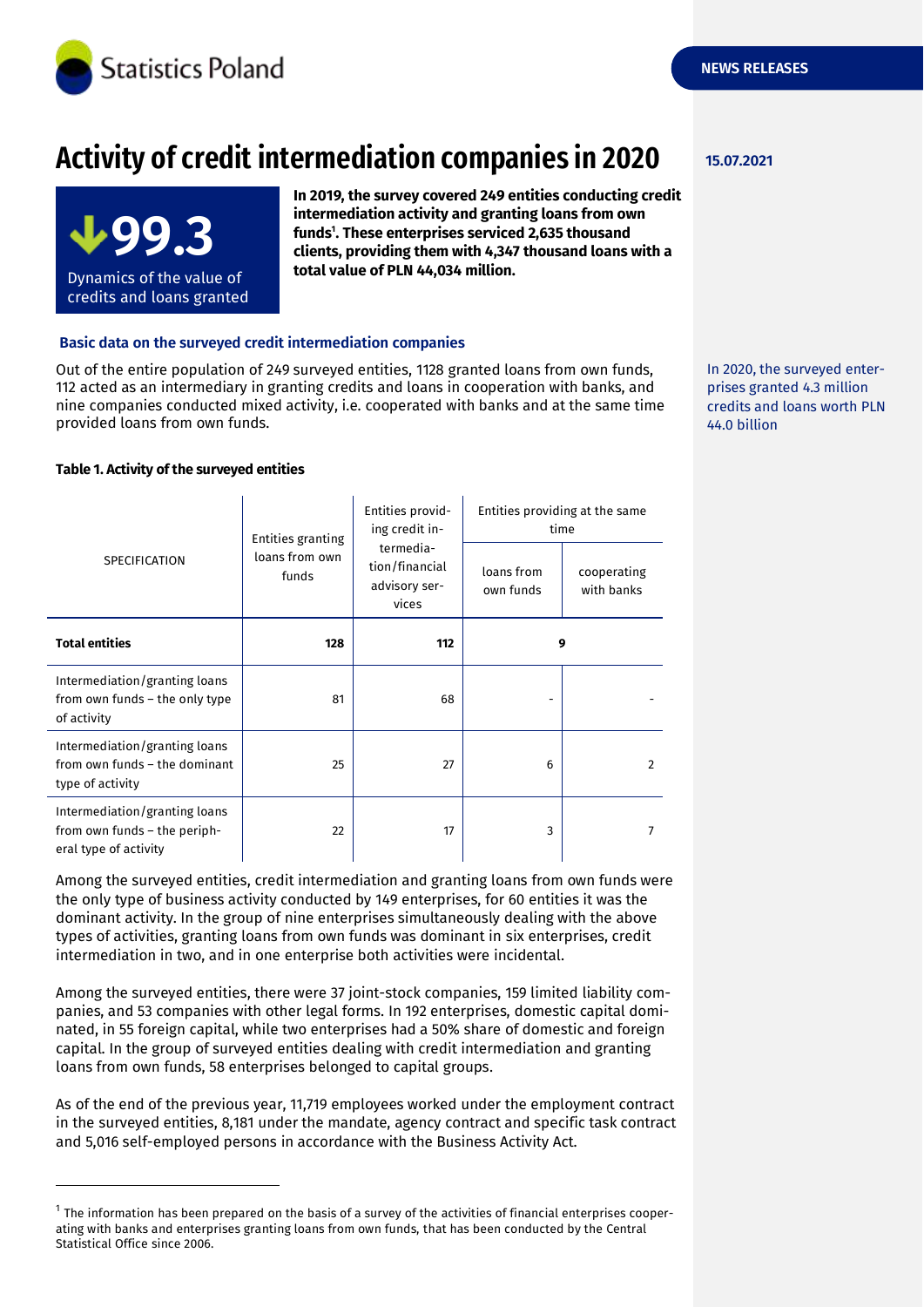Out of a group of 160 credit intermediation and borrowing companies that observed the impact of the coronavirus pandemic on their business, 157 companies described it as negative (of which: 44-insignificant, 71-serious, 42-threatening the stability of the company) and three companies as positive.

# **Characteristics of credit intermediation services**

The number of customers who used the services of credit intermediation companies and companies providing loans from own funds in 2020 amounted to 2,635 thousand, which was 21.8% less than in the previous year.

These enterprises most often acquired customers via: Internet (139), by phone (157), personal sales (112), commercial and service outlets (106) Many companies offered their services through leaflets (62) and advertising in the press, radio and TV (48).

# **Table 2. Basic information on the activity of credit intermediation companies**

|                                                       | Total   |         | Natural persons |         | Enterprises |         |
|-------------------------------------------------------|---------|---------|-----------------|---------|-------------|---------|
| <b>SPECIFICATION</b>                                  | 2019    | 2020    | 2019            | 2020    | 2019        | 2020    |
| Number of clients<br>in thousand.                     | 3 3 6 9 | 2635    | 3 3 4 2         | 2 6 14  | 27          | 21      |
| Number of credits / loans<br>granted<br>in thousand.  | 5 0 5 0 | 4 3 4 7 | 5 0 1 3         | 4 3 1 3 | 38          | 34      |
| Value of credits / loans<br>granted<br>in million PLN | 44 339  | 44 034  | 37 967          | 37 283  | 6 3 7 2     | 6 7 5 1 |

In 2020, the surveyed credit intermediation companies and granting loans from own funds participated in the conclusion of 4,347 thousand credit and loan agreements (decrease by 13.9% per year), of which 4,313 thousand contracts were concluded with natural persons and 34 thousand contracts with enterprises.

In 2020, the greatest number of loans and credits with a loan period of less than 12 months were granted - 3,559 thousand, of which 43.4% were loans and credits with a maturity of up to one month (the so-called payday loans). In the structure of loans and credits with a repayment period of less than 12 months, loans granted from own funds had the largest share - 85.1%.

In 2020, the total value of loans and advances granted decreased by 0.7% compared to 2019, to PLN 44,034 million, of which natural persons were granted loans with a value of PLN 37,283 million (a decrease by 1.8% ), and to enterprises PLN 6,751 million (an increase of 5.9%).

Loans and advances worth PLN 12,822 million (29.1% of the total value of loans and advances) were granted through agents, loans and advances worth PLN 12,710 million (28.9%) were sold at the outlets, and PLN 12,229 million (27.8%). On-line loans and advances worth PLN 4,485 million (10.2%) were granted, and by telephone - PLN 629 million (1.4%).

Loans and advances worth PLN 12,822 million (29.1% of the total value of loans and advances) were granted through agents, loans and advances worth PLN 12,710 million (28.9%) were sold at the outlets, loans and advances worth PLN 12,229 million (27.8%) were sold via direct selling. Loans and advanced granted on-line amounted to PLN 4,485 million (10.2%) and granted by telephone - PLN 629 million (1.4%).

Monitoring of credits and loans granted was conducted by 152 enterprises, while 123 enterprises participated in the recovery of non-performing loans – alone or in cooperation with a bank or debt collection company.

160 of the surveyed credit intermediation companies and companies granting loans from their own resources signaled the impact of the "coronavirus" pandemic on their activities

2.6 million customers used the services of companies offering credit intermediation and providing loans from own funds in 2020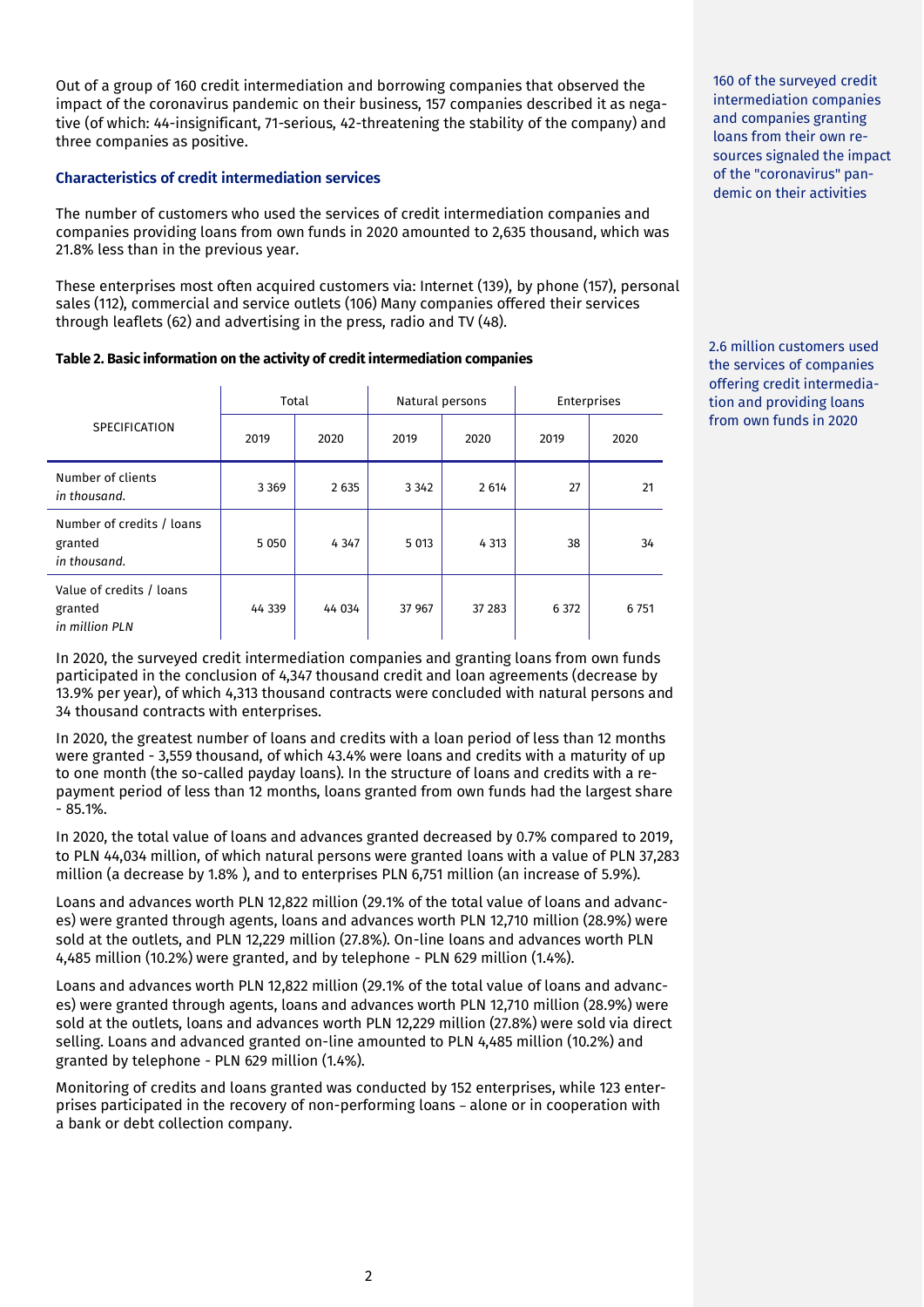#### **Table 3. Number and value of credits and loans granted**

|                                       | Number of credits / loans granted |                | Value of credits / loans granted |          |  |
|---------------------------------------|-----------------------------------|----------------|----------------------------------|----------|--|
| <b>SPECIFICATION</b>                  | 2019                              | 2020           | 2019                             | 2020     |  |
|                                       | In thousand                       |                | In million PLN                   |          |  |
| Cash credits                          | 85                                | 51             | 2 9 9 5                          | 2 3 8 7  |  |
| Cash loans                            | 1394                              | 526            | 3 3 4 9                          | 1 1 7 4  |  |
| Loans granted from own re-<br>sources | 3 3 4 0                           | 3616           | 11 191                           | 11 0 0 4 |  |
| Installment and card loans            | 134                               | 56             | 428                              | 189      |  |
| Mortgages                             | 81                                | 88             | 24 772                           | 28 155   |  |
| Car loans                             | 9                                 | 6              | 514                              | 370      |  |
| <b>Consolidation loans</b>            | 4                                 | $\overline{2}$ | 101                              | 59       |  |
| Other loans                           | 3                                 | 3              | 991                              | 696      |  |

## **Financial situation of the surveyed credit intermediation companies**

Out of 209 enterprises, in which the examined activity was the only and dominant one<sup>2</sup>, 167 companies kept full accounting, and 42 companies kept the revenue and expense ledger.

In 2020 the assets of these 167 companies decreased by 4.4% to PLN 14,744 million. Current assets constituted the dominant item of assets – PLN 8,419 million (57.1%). The largest item of current assets were short-term investments – PLN 4,839 million (57.5%) which comprised of short-term financial assets in 95.4%. The next item of current assets were short-term receivables which amounted to PLN 3,461 million (41. 0%).

In the liabilities of the 167 enterprises described above, 81.6% of the value were liabilities and provisions for liabilities, including long-term liabilities (56.5%) and short-term liabilities (38.9%). Equity amounted to PLN 2,710 million, where supplementary capital constituted 71.8% of their value.

Revenues from total activity of the analyzed group of 167 enterprises decreased by 19.0% and amounted to PLN 4,877 million of which 89.1% were net revenues from sales. Costs from total activity decreased by 14.8% and amounted to PLN 4,935 million of which 68.3% were costs of operating activity. The gross financial result was minus PLN 58 million, while the net financial result was minus PLN 217 million. Of this group of companies, 82 incurred losses, while 85 reported profits.

In case of quoting Statistics Poland data, please provide information: "Source of data: Statistics Poland", and in case of publishing calculations made on data published by Statistics Poland, please include the following disclaimer: "Own study based on figures from Statistics Poland".

-

The value of assets of enterprises in which credit intermediation activity was the only or dominant type of activity decreased during the year by 4.4%

 $^2$  For companies whose credit intermediation activities and granting loans from own funds were a peripheral activity, financial data (balance sheet and profit and loss account) relate for the most part to other than the audited activity and are not presented.